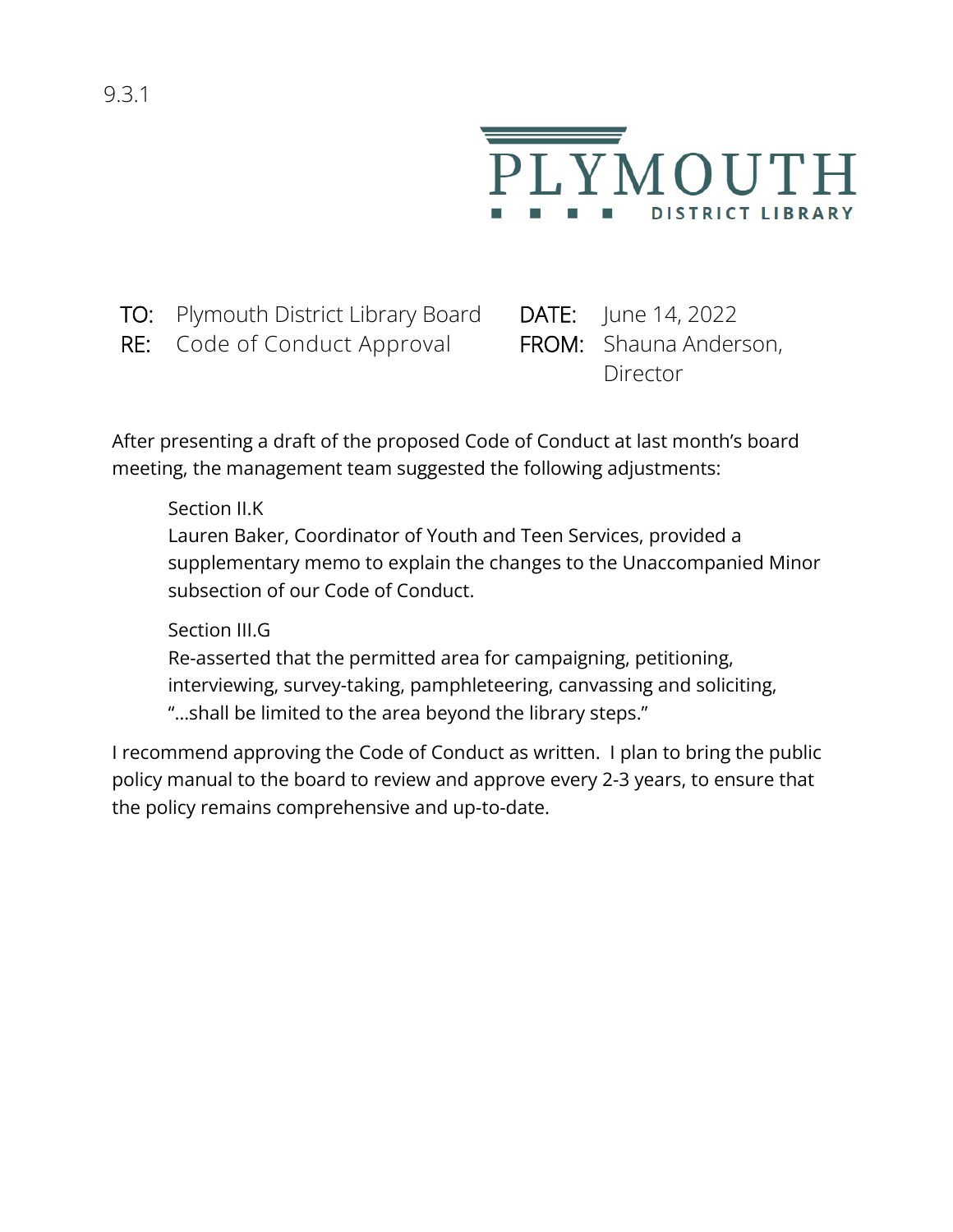

- TO: Plymouth District Library Board DATE: June 7, 2022
- RE: Unaccompanied Minor Section of Code of Conduct

FROM: Lauren Baker, Youth & Teen Services Coordinator

PDL's Management team has been revisiting our Library's Public Policies, which includes our approach to Unaccompanied Minors. The current policy, which has not been updated since 2004 states that children under the age of 8 cannot be unattended in the Library. The proposed Cod of Conduct expands the parameters to encompass all different ages.

We made our age ranges more specific. Under the age of six, we request children remain with a parent/guardian. Over the age of six, we request that children remain with a caregiver over the age of 13. We have noticed that many patrons come in with an older sibling/babysitter, especially during the summer months. Age 13 and older do not need a caregiver present.

This fits with our demographics and needs. Since we are in close proximity to the park/downtown, we see a fair share of junior high students and high school students. We have looked at several area libraries including [Canton,](https://www.cantonpl.org/wp-content/uploads/sites/106/2022/05/Patron_Code_of_Conduct.pdf) [Northville,](https://northvillelibrary.org/wp-content/uploads/2019/05/c.6-Safety-and-Well-being-of-Children.pdf) and [Livonia.](https://livonialibrary.info/policies/#UCL) The proposed policy fits within the scope of other local libraries policies as well.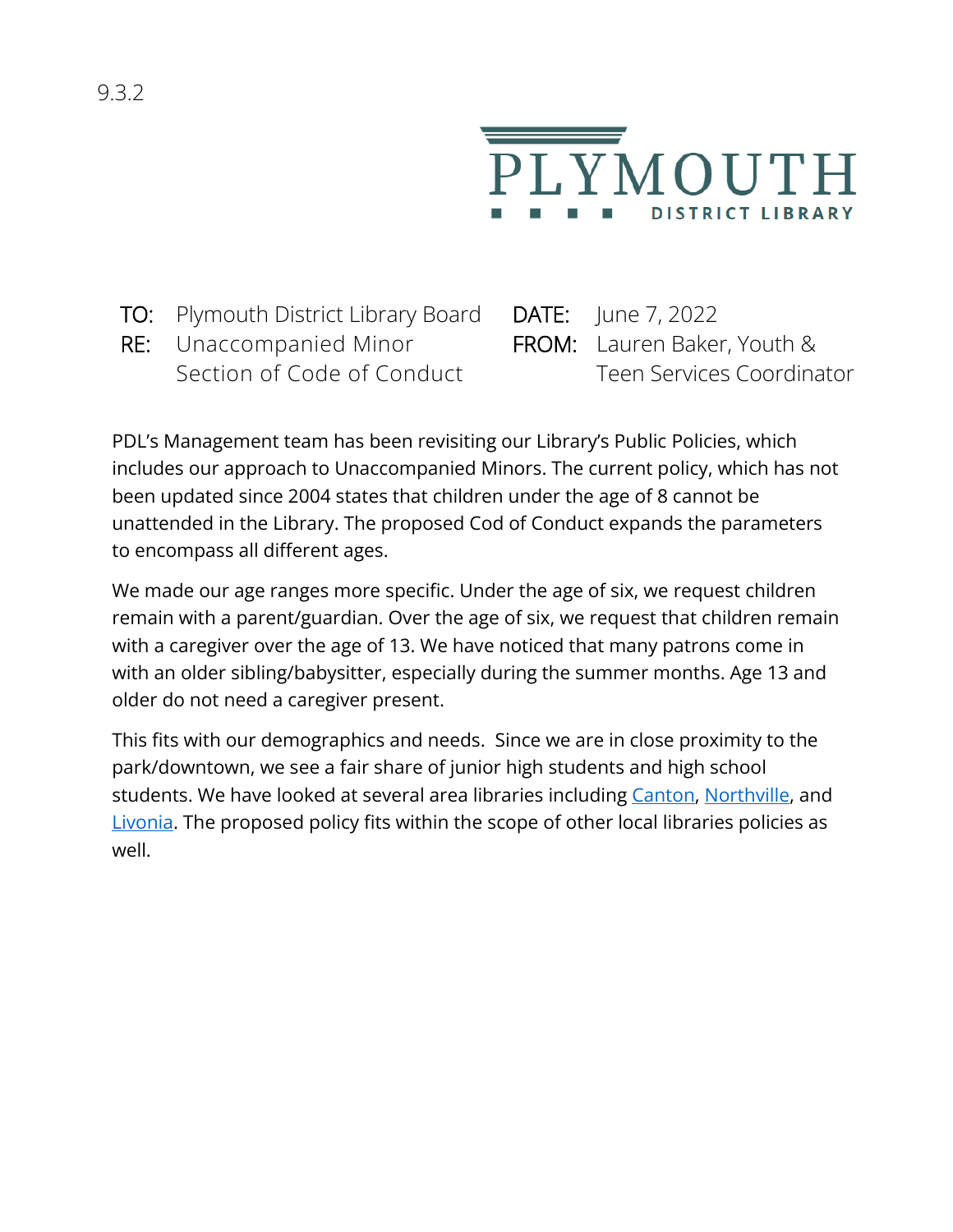# Public Policies

## Using the Library

## Code of Conduct

#### I. Introduction

 The Plymouth District Library (the "Library") is open for specific and designated civic, educational and cultural uses, including reading, studying, writing, participating in scheduled Library programs, and using Library materials. In order to provide resources and services to all people who visit the Library facilities in an atmosphere of courtesy, respect, and excellent service, the Library Board has adopted this Patron Behavior Policy. The purpose of the Patron Behavior Policy ("Policy") is to assist the Library in fulfilling its mission as a community resource enriching life, stimulating intellectual curiosity, fostering literacy, and encouraging an informed citizenry.

 The following rules of conduct shall apply to all buildings and all branches – interior and exterior – and all grounds controlled and operated by the Library ("Library facilities") and to all persons entering in or on the premises, unless otherwise specified.

II. Rules for a Safe Environment

A. Violations of Law. Committing or attempting to commit an activity in violation of federal, state, or local law, ordinance or regulation (including but not limited to assault, indecent exposure, larceny, removing Library material from the property without authorization through the approved lending procedures, vandalism or copyright infringement) is prohibited.

B. Weapons. Carrying guns, pistols or other weapons, except as specifically permitted and exempt from local regulation by law, is prohibited.

C. Alcohol; Drugs. Possessing, selling, distributing, or consuming any alcoholic or intoxicating beverage, illegal drug, or drug paraphernalia is prohibited; provided that alcohol may be permitted at certain Library-sponsored events if specifically approved by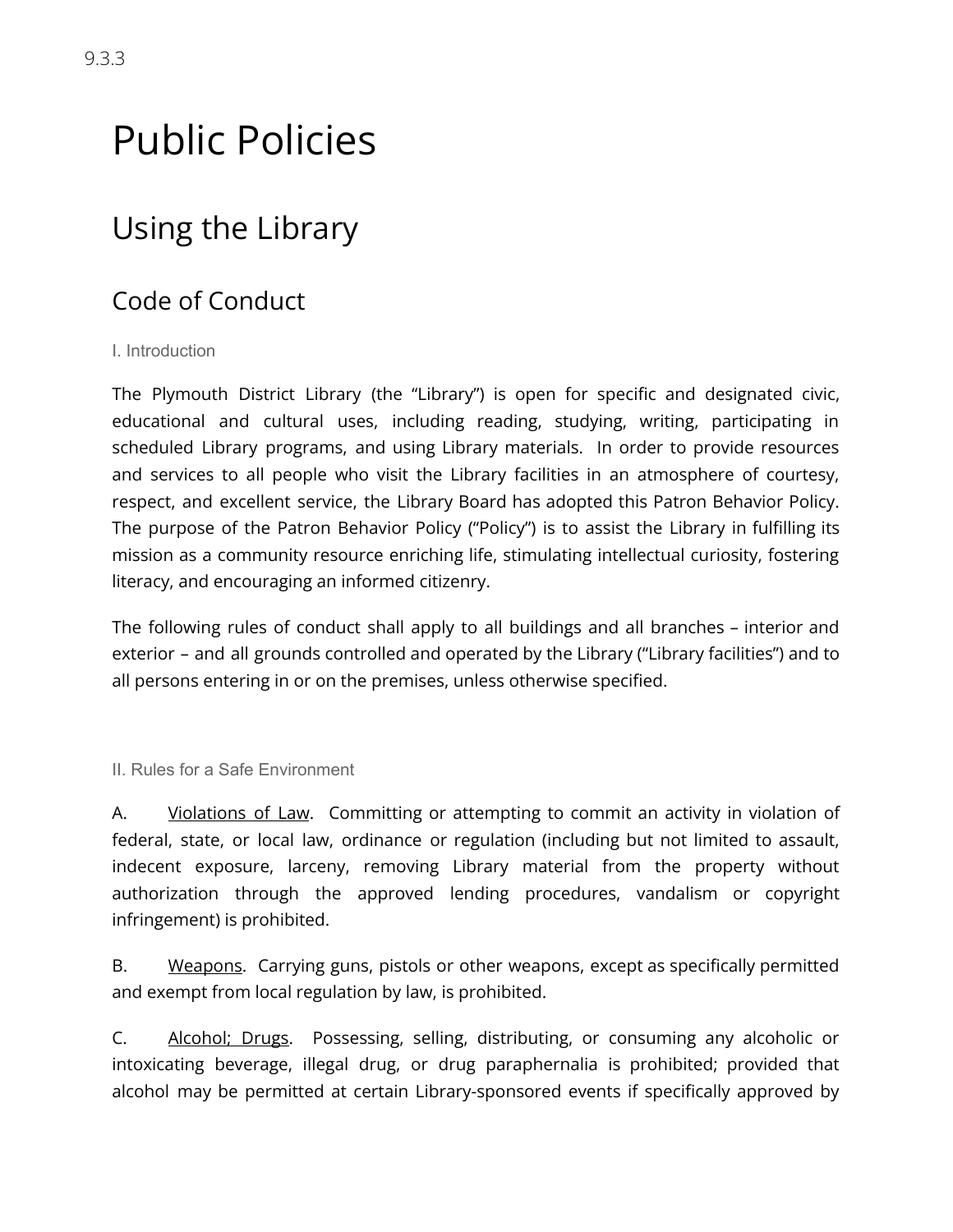the Library. Persons noticeably under the influence of any controlled substance or alcoholic or intoxicating liquor are not allowed on Library property.

E. Recreational Equipment and Personal Transport Devices. Use of skateboards, rollerblades, roller skates, or other wheeled form of recreational equipment is not allowed in the Library or on Library property. Library patrons must park bicycles or other recreational vehicles only in authorized areas. Wheelchairs, scooters, and other power-driven mobility devices are permitted by those individuals with disabilities in accordance with Library rules, unless a particular type of device cannot be accommodated because of legitimate safety requirements.

F. No Blocking of Doors, Aisles or Entrances. All doors, aisles and entrances must remain obstacle-free. This includes a prohibition of running power cords across aisles or other areas that are used for walking.

G. Animals. Animals are not permitted in the Library other than service animals (as defined by law) for those individuals with disabilities, those used in law enforcement or for Library programming.

H. Incendiary devices. The use of incendiary devices, such as candles, matches, and lighters, is prohibited inside the Library.

I. Staff Only Areas. Patrons shall not be permitted in any areas designated as "staff only" unless otherwise permitted by the Library Director.

1. School Groups. School groups using the Library must have approval of the Library Director and must have a teacher and other appropriate staff present to ensure that the students use the Library in conformance with these rules.

K. **Unaccompanied Minors.** Plymouth District Library promotes a safe and secure environment but it must be recognized that it is a public space in which anyone may enter. Library staff cannot monitor every area or act as caregivers to young children.

- 1. Children ages 6 and under must be within sight or conversational distance with their parent or guardian.
- 2. Children ages 7-12 may be in the library with a caregiver age 13 or older.
- 3. Children ages 13 and above may be in the library without an assigned caregiver.
- 4. Parents/guardians/caregivers are responsible for their child's behavior, safety, and welfare while on library grounds regardless of age. Library employees are unable to assume this responsibility.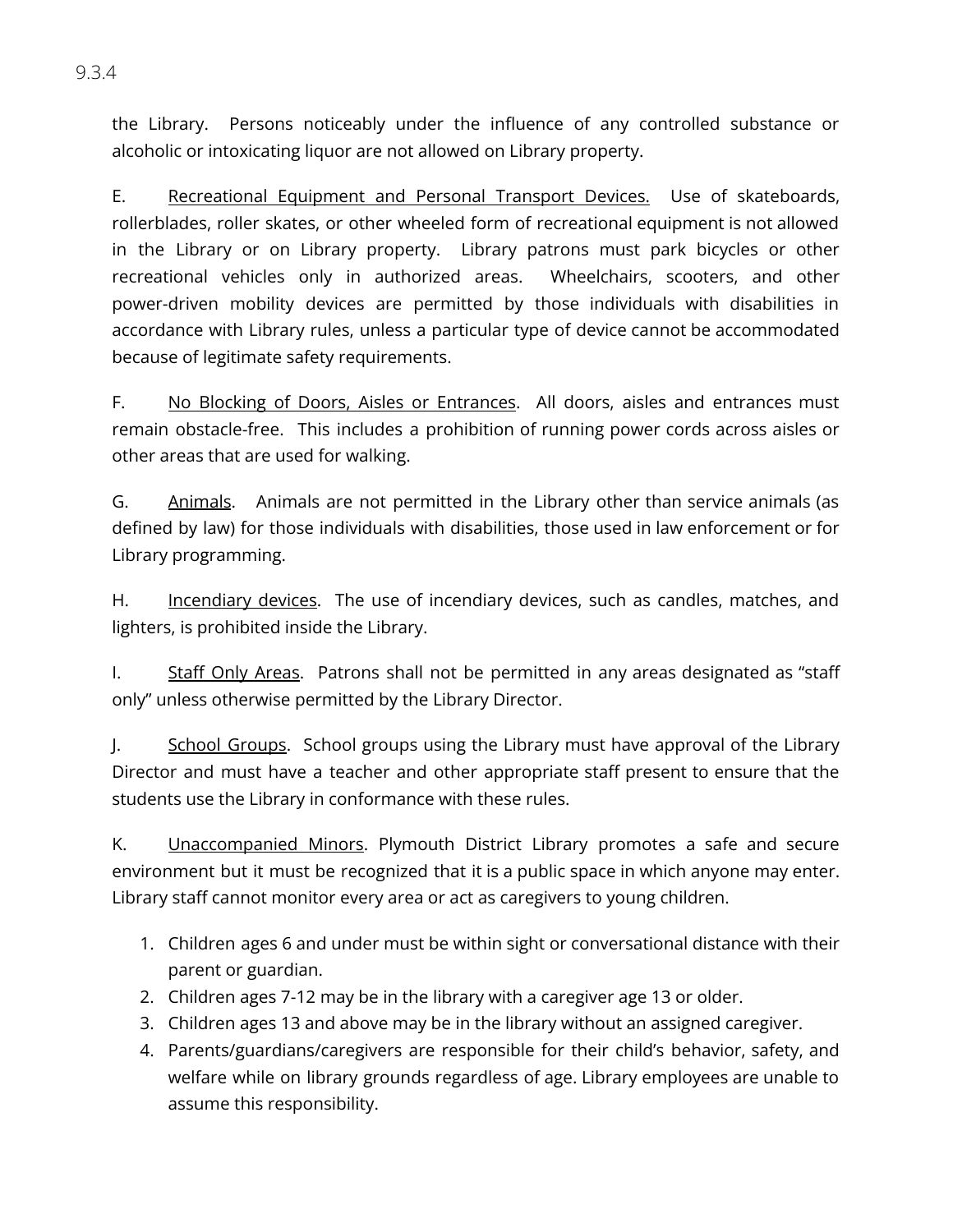5. We request that all unattended minors be picked up at least ten minutes before closing time. If a minor is left after closing time or if a child under the age of 13 is left unattended at the library, the police may be called. Under no circumstance will a library staff member transport a minor to another location.

III. Rules for Personal Behavior

A. Personal Property. Personal property brought into the Library is subject to the following:

> 1. The Library staff may limit the number of parcels carried into the Library. The Library may also limit the size of items, for example, the Library prohibits large items such as suitcases, duffle bags or large plastic garbage bags. Items must be small enough to fit under a chair at the Library.

> 2. The Library is not responsible for personal belongings left unattended and Library staff is not permitted to guard or watch personal belongings.

- 3. The Library does not guarantee storage for personal property.
- 4. Personal possessions must not be left unattended or take up seating or space if needed by others.

B. Food and Beverages. Food and beverages are only permitted in designated areas.

C. Unauthorized Use. Patrons must leave the Library promptly at closing time and may not be in the Library when it is not open to the public. Further, any patron whose privileges to use the Library have been denied may not enter the Library. Any patron whose privileges have been limited may not use the Library in any manner that conflicts with those limits placed on the patron by the Library Director, his or her designee, or the Library Board.

D. Considerate Use. The following behavior is prohibited in the Library or on Library property:

1. Spitting;

 2. Running, pushing, shoving, fighting, throwing items, provoking a fight or other unsafe physical behavior;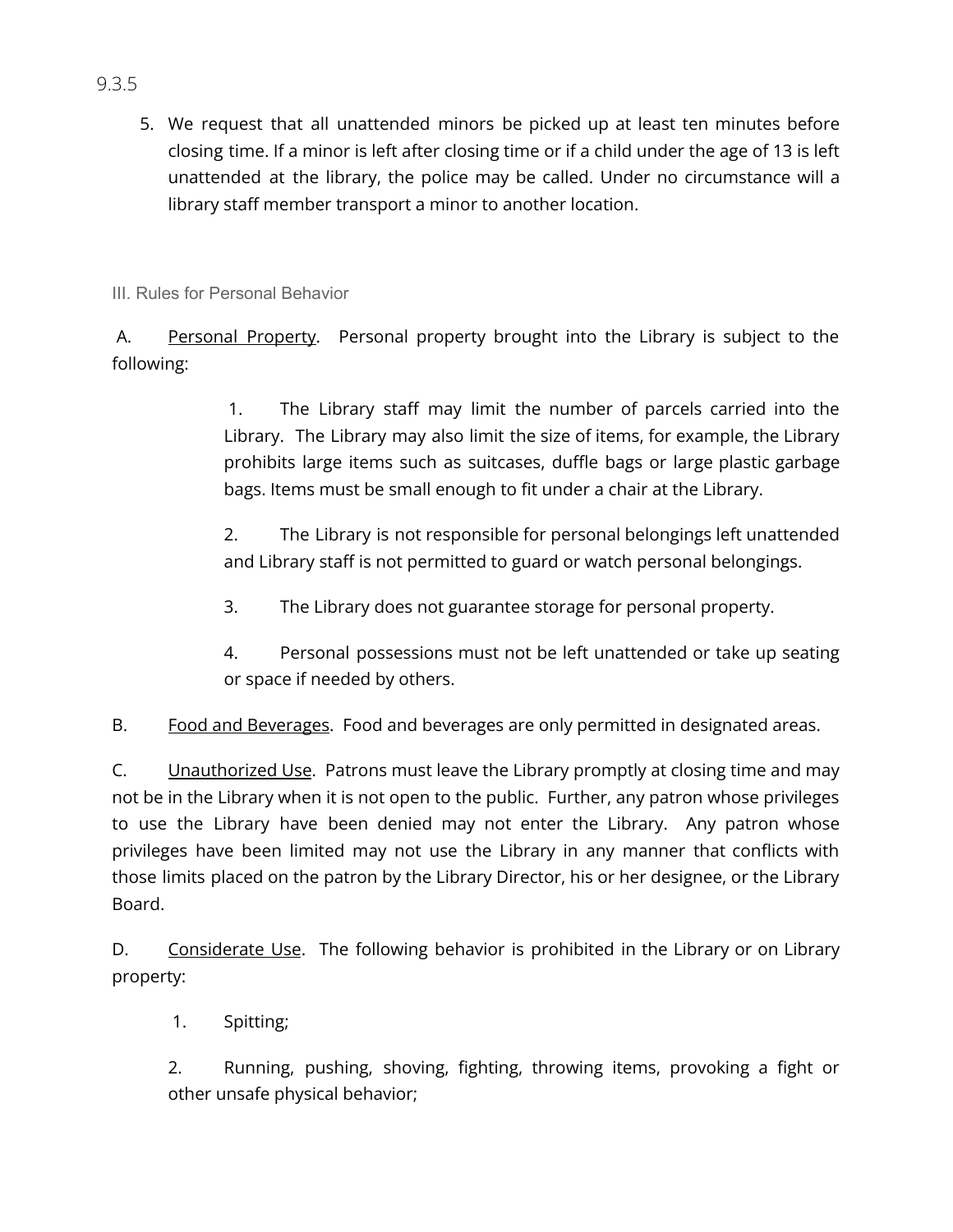3. Climbing on furniture;

4. Using obscene or threatening language or gestures;

 5. Engaging in sexual behavior (1) that is a violation of the law, (2) which can reasonably be expected to disturb Library users or staff while such staff or patrons are in the Library or on Library property; or (3) that interferes with the Library patrons' use of the Library or the ability of the staff person to do his or her job.

E. Panhandling or Soliciting. Panhandling or soliciting Library staff or patrons for money, products, or services inside the Library or on Library property is prohibited. Sales of products or services that are incidental to Library programming may be permitted if approved in advance by the Library Director.

F. Interference with Staff. Patrons may not interfere with the staff's performance of duties in the Library or on Library property. This includes engaging in conversation or behavior that monopolizes or forces the attention of staff for an inappropriate period of time, inappropriate personal comments, sexual advances, or physical and/or verbal harassment.

 G. Campaigning, Petitioning, Interviewing and Similar Activities . As a limited public forum, the Library reserves the right to regulate the time, place, and manner for campaigning, petitioning, interviewing, survey-taking, pamphleteering, canvassing and soliciting on Library grounds as follows:

> 1. Campaigning, petitioning, interviewing, survey-taking, pamphleteering, canvassing, and soliciting are prohibited inside the Library building.

> 2. Campaigning, petitioning, interviewing, survey-taking, pamphleteering, canvassing, and soliciting outside the Library building but on Library property are subject to the following requirements:

> > a. Persons or groups are requested to sign in at the Checkout Desk in advance.

> > b. Use of the Library property does not indicate the Library's opposition or endorsement of the candidate or issue that is the subject of the petition, interview, campaign or discussion.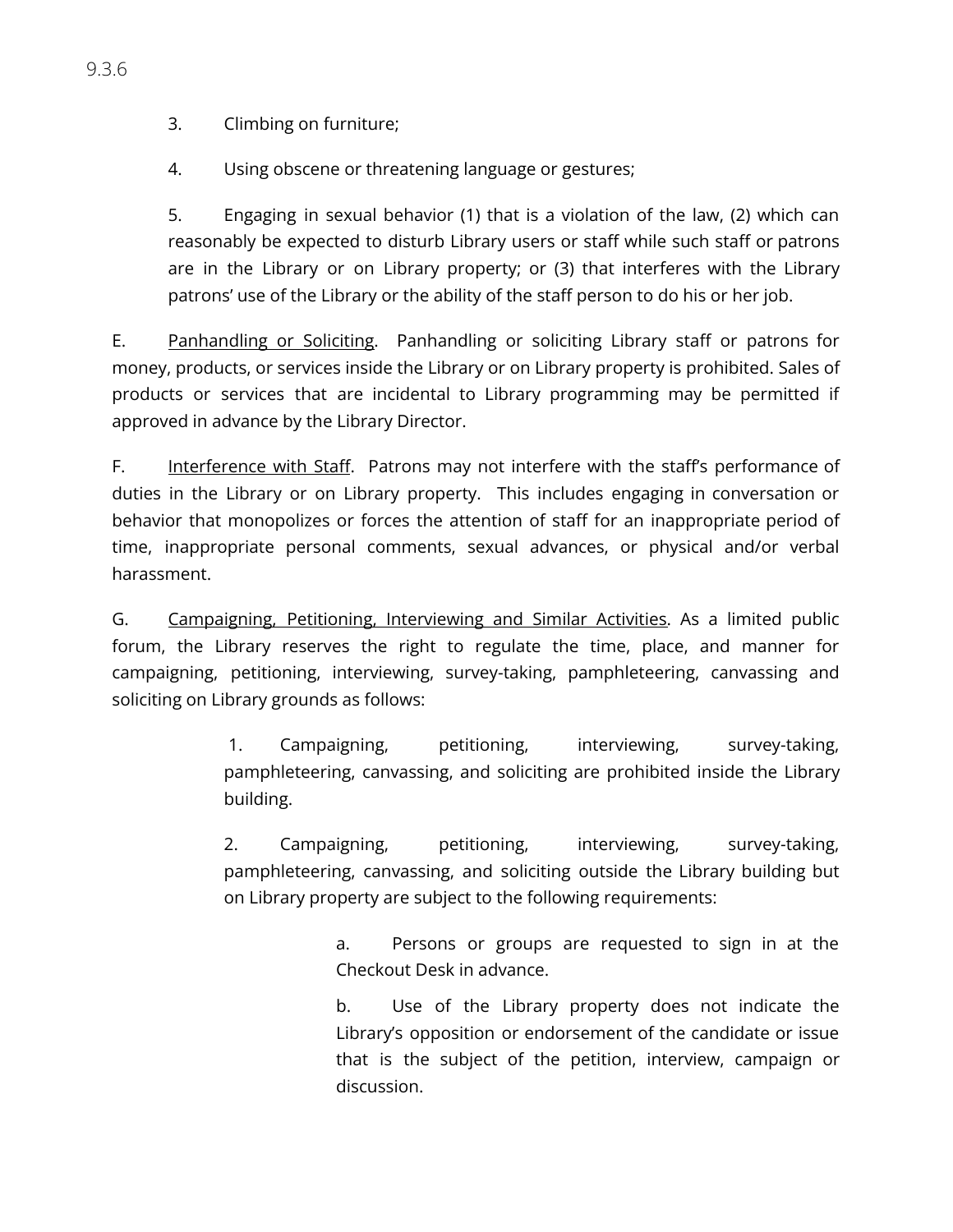c. Permitted areas for campaigning, petitioning, interviewing, survey-taking, pamphleteering, canvassing and soliciting outside of the Library building shall be limited to the area beyond the library steps.

 d. No person shall block ingress or egress from the Library building.

 e. Permitted times will be limited to the operating hours of the Library.

 f. Campaign material, literature or petitions may not be brought into the Library, posted at the Library or left on Library property.

H. Sales. Selling merchandise on Library property without prior permission from the Library Director is prohibited.

I. Distributions; Postings. Distributing or posting printed materials/literature on Library property not in accordance with Library policy is prohibited.

J. Restrooms. Misuse of restrooms, including laundering, sleeping, shaving, hair cutting or trimming, bathing, and sexual activity is prohibited. Unless a parent or guardian is assisting a child or a patron is assisting a person with a disability, there shall only be one person to a stall. Library materials may not be taken into restrooms.

K. Harassment. Staring, photographing, video recording, audio recording, following, stalking, harassing, arguing with, threatening, talking or behaving in a manner (1) which can reasonably be expected to disturb Library users or staff while such staff or patrons are in the Library or on Library property; (2) that interferes with the Library patrons' use of the Library or the ability of the staff person to do his or her job; (3) would create or may result in a hostile work environment for Library staff; and/or (4) that violates Michigan law is prohibited.

 L. Loud Noise . Producing or allowing any loud, unreasonable, or disturbing noises that interfere with other patrons' use of the Library or which can be reasonably expected to disturb other persons or have the intent of annoying other persons, including yelling, cheering, talking (with others or in monologues) or noises from electronic, entertainment, and communication devices, such as cell phones, tablets, headphones, and radio, is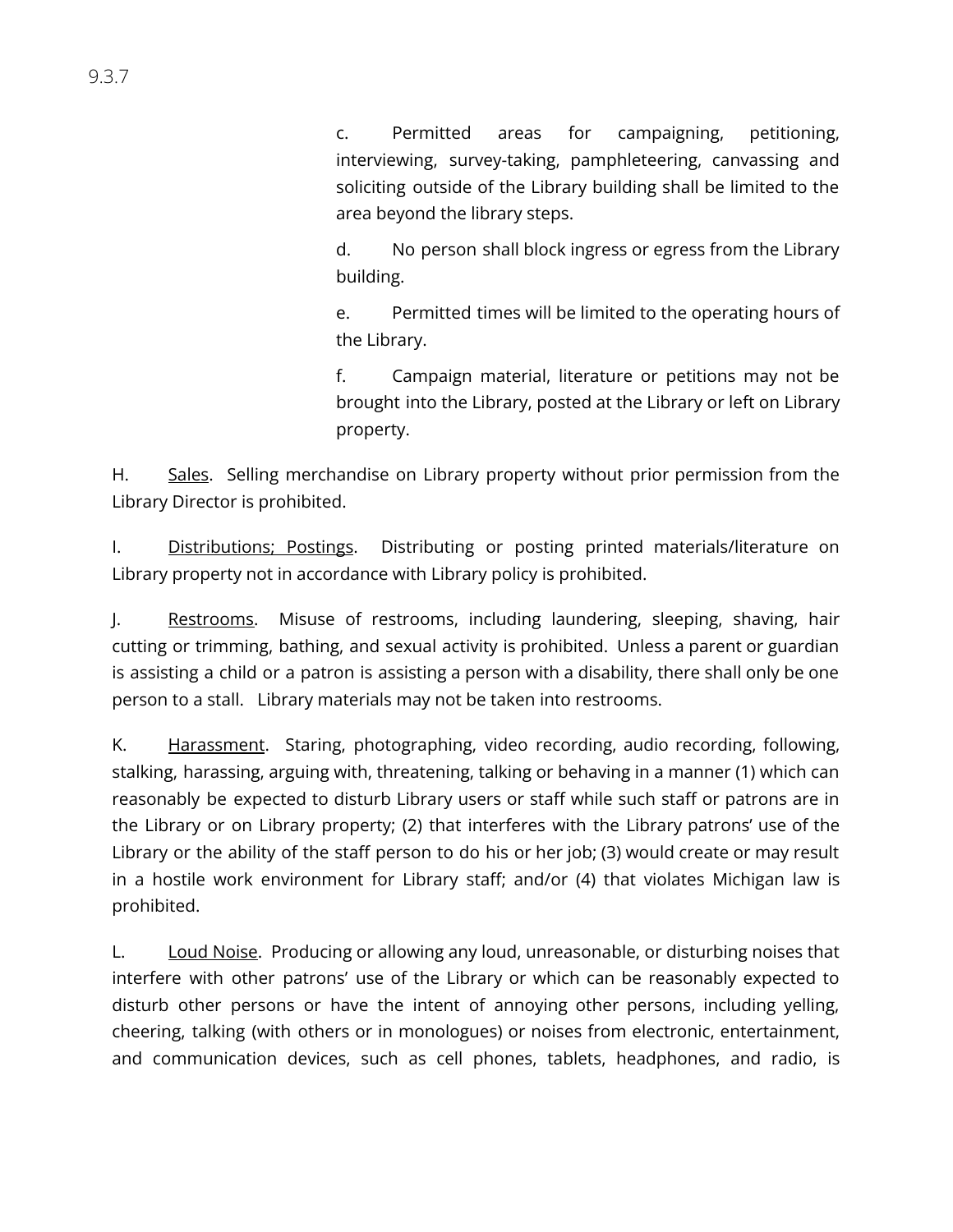prohibited. Patrons may use headphones or earbuds but at a volume that cannot be heard by other Library patrons or staff.

 Adults may read aloud to children in the Youth Area, provided that they are reading in a voice that would not reasonably disturb others.

M. Odor. Offensive odor, including but not limited to body odor due to poor personal hygiene, overpowering perfume or cologne, or odors from items brought into the Library, that causes a nuisance is prohibited. (For example, if the patron's odor interferes with staff or other patrons' use of the Library, the patron violates this Policy).

N. Library Policies. Patrons must adhere to all Library Policies.

O. Tables or Structures on Library Property. No person may use or set up a table, stand, sign or similar structure on Library property. This does not apply to Library-sponsored or co-sponsored events.

P. Smoking; Tobacco or Marijuana Use. Smoking, using e-cigarettes, vaping, electronic nicotine delivery systems or chewing tobacco is prohibited on Library property. Using, smoking or possessing marijuana on Library property is also prohibited.

Q. Shirts and Shoes. Shirts and shoes are required for health reasons and must be always worn inside the Library and on Library property.

R. Photography. All patrons must seek permission from the Library Director or designee before taking photos or filming at the Library. Unless attending a meeting that is open to the public under the Open Meetings Act, official identification must be shown. Unattended children may not have their pictures taken.

IV. Rules for the Use and Preservation of Library Materials and Property

A. Care of Library Property. Patrons must not deface, vandalize, damage or improperly use or improperly remove Library materials, equipment, furniture, or buildings. Patron shall not load or install any programs or software on Library computers. Patrons shall be responsible to reimburse the Library for costs incurred by the Library for violating this provision. Patrons shall not cause damage by returning books containing bedbugs or bringing bedbugs into the Library.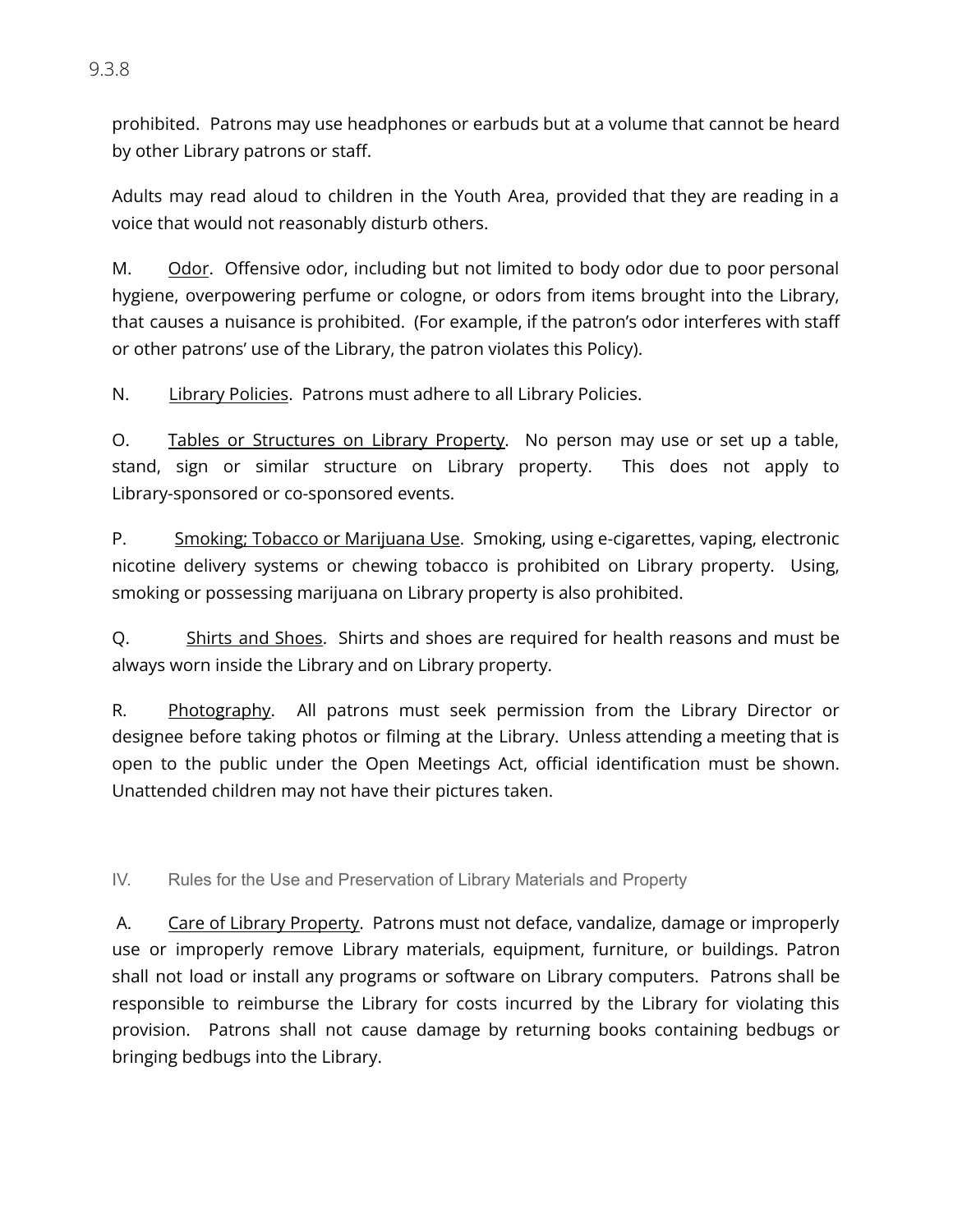B. Internet Use. Patrons must abide by established time limitations and all other provisions of the Library Internet & Computer Use Policy.

C. Equipment. Library staff computers are for staff use only.

D. Authorized Lending. Library materials may only be removed from the premises with authorization through established lending procedures.

### **V. Violations**

 The Library Director or the Director's designee may restrict access to Library facilities with immediate dismissal of the patron from the premises, by suspending the patron's access to Library facilities for a set period of time, or by denying access to specific services and/or programs pursuant to this Policy. When necessary, the local police may be called to intervene.

A. Incident Reports. Library staff shall record in writing in the form of an Incident Report any violation of this Policy that resulted in a verbal warning or a suspension of Library privileges. By the end of the day on which the incident occurred, an Incident Report shall be written and forwarded to the Library Director for logging and review. The report should include physical descriptions in addition to the name of the patron. A copy of the suspension of privileges letter should be attached, if applicable.

B. Violation of the Policy - Suspension of Privileges. Unless otherwise provided in this Policy, (see Section C below), the Library shall handle violations as follows:

 1. *Initial Violation* : Library patrons observed violating this Policy will be asked to cease the violation with a verbal request. If the patron does not comply with the request, he or she will be asked to leave the building for the day. If he or she refuses, the police may be called.

2. Subsequent Violations: The Library Director or the Library Director's authorized designee may further limit or suspend the patron's Library privileges if infractions continue. Such limitation or revocation shall be in writing specifying the nature of the violation. Subsequent violations of the same rule shall result in additional suspensions of increasing length.